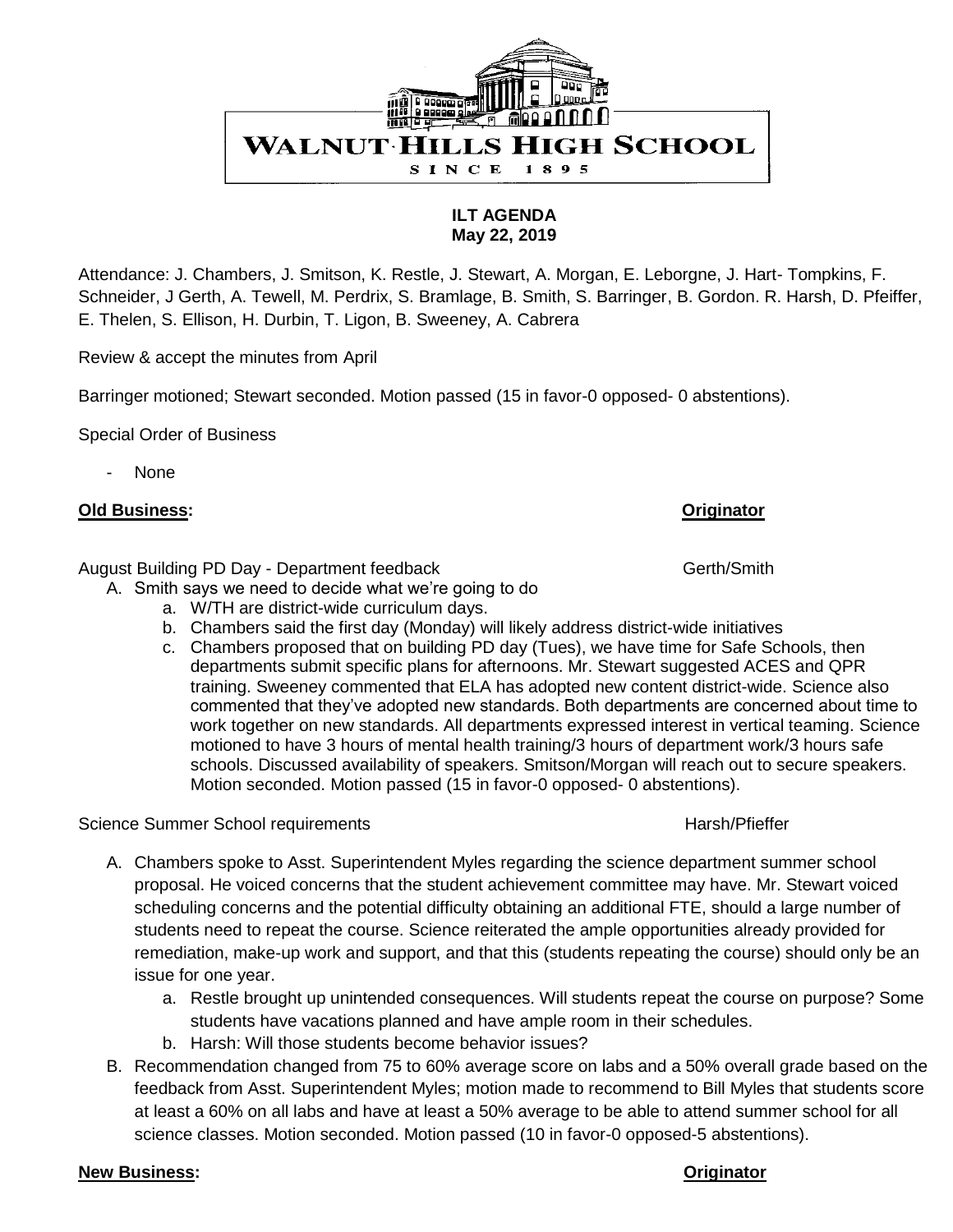Motion made by Chambers to add PBIS to faculty meeting agenda. Chambers

- A. Chambers asked to add PBIS vote to faculty meeting agenda. Chambers is asking for ILT and faculty approval.
	- a. Motion to add to the agenda. Motion seconded. Motion approved (12 in favor-1 opposed- 2 abstentions).
- B. There is miscommunication regarding PBIS signatures, meetings and faculty input. John addressed these issues.
	- a. John reiterated that we have no plan on file and that we need one on file, per state law.
	- b. Gerth/Smith/Thelen expressed concern that the sign-in sheet is inaccurate, as it indicates that the PBIS plan was "approved."
		- i. John commented that he explained to the staff at the meeting that it was an oversight and that submitting the sheets in that manner was unintentional.
		- ii. Administration is of the understanding that the PBIS plan is separate from the discipline plan. Several teachers asked for clarification on this issue. Smith is seeking clarification from Jamie Beirne, who is in charge of reviewing PBIS plans at the district level. Administration made clear that the PBIS plan does not supersede the discipline plan approved last year.
		- iii. Restle would like for Chambers and Smith to meet privately to clear up miscommunication to effectively discuss facts with staff.
- C. Mr. Stewart called the question. Ms. Tewell seconded. Motion to pass PBIS plan and take to faculty. Smith called for roll call vote. Motion passed (9-3-3). Faculty will vote on Friday.
	- a. Roll call vote results:
		- i. Chambers: yea
		- ii. Morgan: yea
		- iii. Stewart: yea
		- iv. Smith: nay
		- v. Barringer: yea
		- vi. Durbin: yea
		- vii. Leborgne: abstain
		- viii. Hart-Tompkins: yea
		- ix. Perdrix: abstain
		- x. Pfeiffer: yea
		- xi. Ligon (for Pogoni): nay
		- xii. Schneider: yea
		- xiii. Sweeney: abstain
		- xiv. Cabrera: yea
		- xv. Tewell: yea
		- xvi. Thelen: nay

Field Trip Procedures and Policy **Procedures and Policy** Pogoni

- A. Latin wants clarification as to why the handbook says students need signatures a week ahead of time, but it seems to not be enforced.
	- a. Latin proposes that teachers read and follow the handbook with regard to field trips.
	- b. Will take back to departments to ensure that policy in handbook is enforced

Schedule E Schedule E Schedule E Smith

A. Morgan passed out a proposed budget for next year that showed a surplus (826.52) and is the approved budget for the 18-19 school year. Smith passed out a budget that included clubs that are